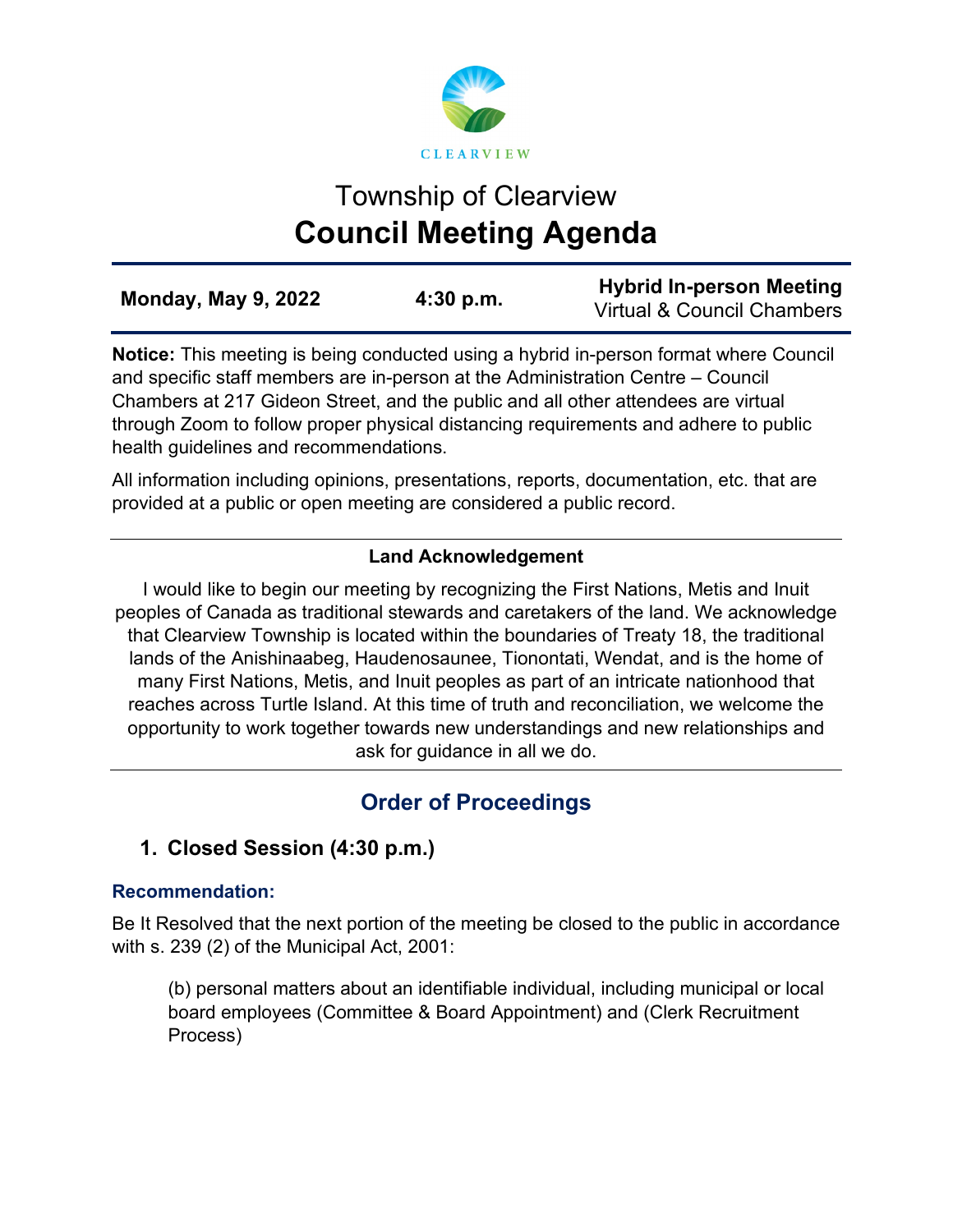(e) litigation or potential litigation, including matters before administrative tribunals, affecting the municipality or local board (Ontario Land Tribunal Appeal Matter)

# **Items for Direction** (including Procedural Matters)

- a) Approval of Closed Meeting Minutes
- b) Item(s) for Closed Session:
	- Committee & Board Appointment
	- Clerk Recruitment Process
	- Ontario Land Tribunal Appeal Matter
- c) Identification of items to arise in Open Session
- d) Resolution to reconvene into Open Session

# **2. Approval of Agenda**

#### **Recommendation:**

Be It Resolved that Council of the Township of Clearview hereby approve the Agenda dated May 9, 2022 as presented.

# **3. Disclosure of Pecuniary Interest and General Nature Thereof**

# **4. Public Participation**

**Be advised that comments and views expressed under Public Participation Period are not the views of the Township of Clearview, Council, or the Administration.** 

Written comments will be received until noon on May 9<sup>th</sup>, 2022. Please note that any submissions received after 12:00 noon will not be added to the May 9<sup>th</sup> Council agenda.

To submit a comment, the public must use the public participation portal on the Township's website at:

<https://www.clearview.ca/government-committees/council/public-participation-period>

# **5. Deputations and Presentations**

No Items.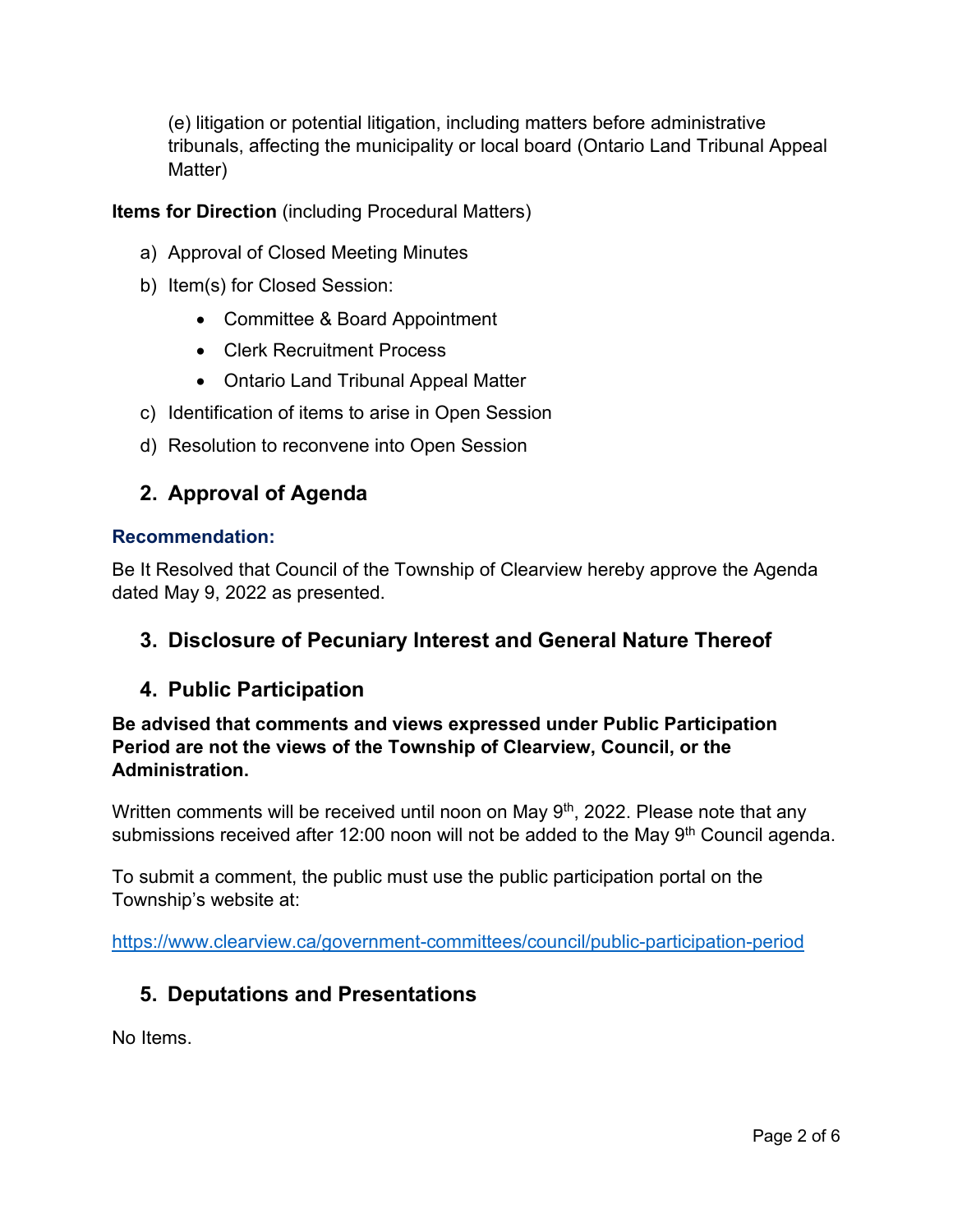# **6. Public Meetings**

No public meetings.

# **7. Approval of Council Meeting Minutes**

#### **Recommendation:**

Be It Resolved that Council of the Township of Clearview hereby approves the Minutes of the following Council Meetings as presented:

- **[April 25, 2022 Regular Council Meeting](https://www.clearview.ca/sites/default/files/uploads/publications/2022-04-25_council_meeting_minutes.pdf)**
- **[April 27, 2022 Special](https://www.clearview.ca/sites/default/files/uploads/publications/2022-04-27_special_council_meeting_minutes_planning_public_meeting.pdf) Council Meeting [\(Planning Public Meeting\)](https://www.clearview.ca/sites/default/files/uploads/publications/2022-04-27_special_council_meeting_minutes_planning_public_meeting.pdf)**
- **8. Business arising from Minutes (if any)**
- **9. Communications from the Mayor**
- **9.1. Closed Session Report (if any)**
- **9.2. [NVCA Board Meeting Highlights –](https://www.clearview.ca/sites/default/files/uploads/publications/9.2_nvca_board_meeting_highlights_-_april_2022.pdf) April 2022**
- **9.3. NDMNRF Decision Notice – [Proposed Regulation Changes under Aggregate](https://www.clearview.ca/sites/default/files/uploads/publications/9.3_ndmnrf_decision_notice_-_proposed_regulation_changes_under_aggregate_resources_act.pdf)  [Resources Act](https://www.clearview.ca/sites/default/files/uploads/publications/9.3_ndmnrf_decision_notice_-_proposed_regulation_changes_under_aggregate_resources_act.pdf)**
- **9.4. NVCA Media Release – [Native Tree & Shrub Seedlings at Arbour Day Tree](https://www.clearview.ca/sites/default/files/uploads/publications/9.4_nvca_media_release_-_native_tree_shrub_seedlings_at_arbour_day_tree_sale.pdf)  [Sale](https://www.clearview.ca/sites/default/files/uploads/publications/9.4_nvca_media_release_-_native_tree_shrub_seedlings_at_arbour_day_tree_sale.pdf)**
- **9.5. Festivals and Events Ontario – [Clearview Township Event Achievement](https://www.clearview.ca/sites/default/files/uploads/publications/9.5_festivals_and_events_ontario_-_clearview_township_event_achievement_awards.pdf)  [Awards](https://www.clearview.ca/sites/default/files/uploads/publications/9.5_festivals_and_events_ontario_-_clearview_township_event_achievement_awards.pdf)** (This item was added to the Agenda on May 6, 2022 at 3:50 p.m.)

#### **Recommendation:**

Be It Resolved that Council of the Township of Clearview hereby receive Communications from the Mayor for information.

# **10. County Reports and Information**

**10.1 [County of Simcoe Staff Report CCW-2022-100 –](https://www.clearview.ca/sites/default/files/uploads/publications/10.1_simcoe_county_report_-_phase_2_proposed_changes_conservation_authorities_act.pdf) Phase Two Proposed [Changes to Conservation Authorities Act](https://www.clearview.ca/sites/default/files/uploads/publications/10.1_simcoe_county_report_-_phase_2_proposed_changes_conservation_authorities_act.pdf)**

### **11. Council Reports and Community Announcements**

**11.1. Ward Reports**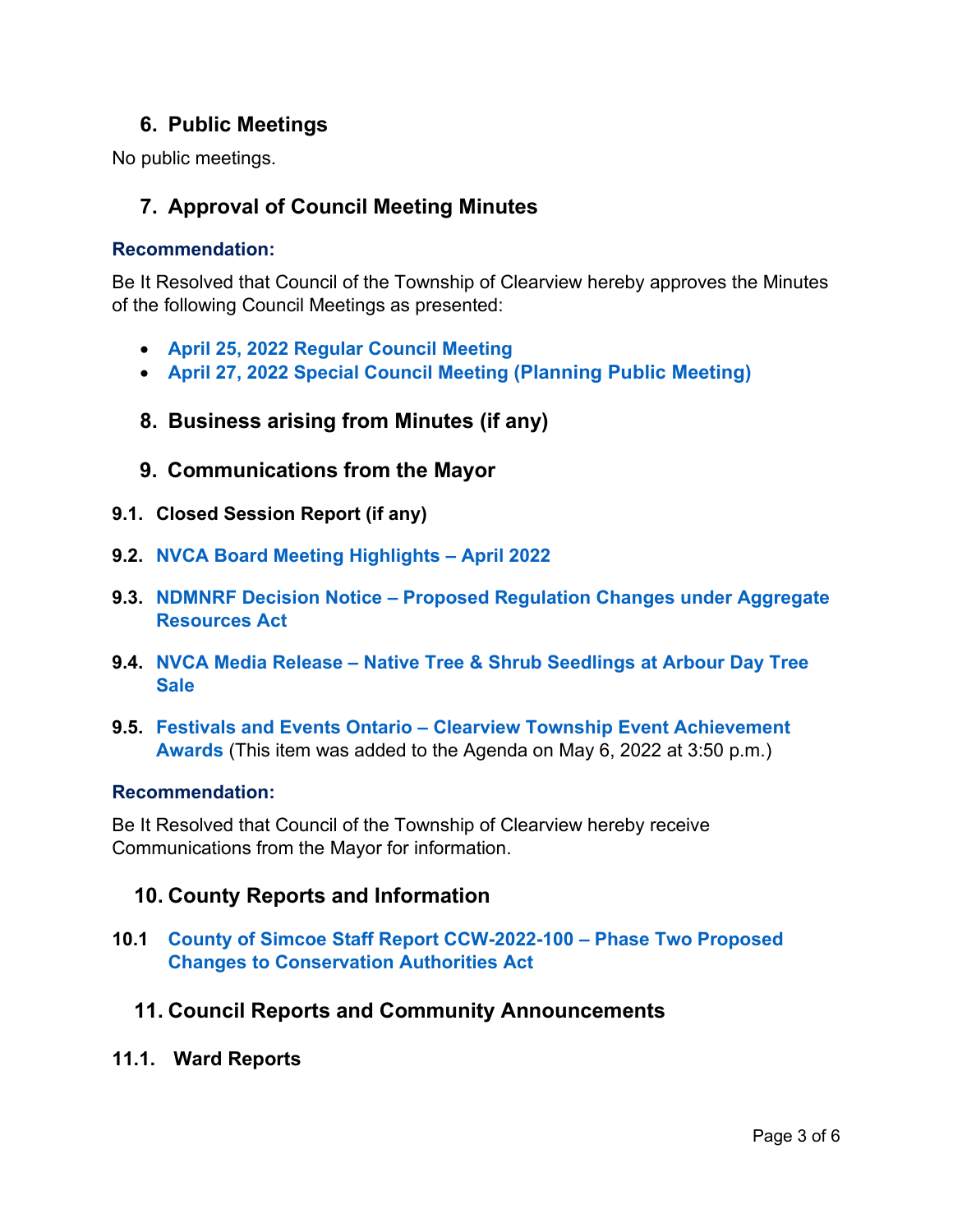# **12. Department Reports and By-laws**

# **Community Services**

# **[CS-021-2022 Committee of Adjustment April Report](https://www.clearview.ca/sites/default/files/uploads/publications/cs-021-2022_april_2022_coa_report.pdf)**

#### **Recommendation:**

Be It Resolved that Council of the Township of Clearview hereby:

1) Receive report CS-021-2022 (COA April Report) dated May 9, 2022, for information.

# **Public Works**

# **[PW-016-2022 DWQMS Annual Management Review](https://www.clearview.ca/sites/default/files/uploads/publications/pw-016-2022_dwqms_management_review.pdf)**

#### **Recommendation:**

Be It Resolved that Council of the Township of Clearview hereby:

1) Receive report PW-016-2022 (DWQMS Annual Management Review) dated May 9, 2022, for information.

# **[PW-017-2022 Granular Material Tender Award](https://www.clearview.ca/sites/default/files/uploads/publications/pw-017-2022_granular_material_tender_award.pdf)**

#### **Recommendation:**

Be It Resolved that Council of the Township of Clearview hereby:

- 1) Receive report PW-2022-017 (Granular Material Tender Award) dated May 9, 2022; and,
- 2) Award tender number 2022-05 to Arnill Construction Ltd. o/a Seeley & Arnill Construction in the amount of \$594,227.20 plus H.S.T. for Supply of Granular Material for Township Road resurfacing.

### **[PW-018-2022 1585 Klondike Park Road Property Maintenance](https://www.clearview.ca/sites/default/files/uploads/publications/pw-018-2022_1585_klondike_park_road_property_maintenance.pdf)**

#### **Recommendation:**

Be It Resolved that Council of the Township of Clearview hereby:

- 1) Receive report PW-018-2022 (1585 Klondike Park Road Property Maintenance) dated May 9, 2022; and,
- 2) Direct Staff to finalize the Farmer Lease Agreement with Hybrid Landscape Management for \$2,000 as described in this report.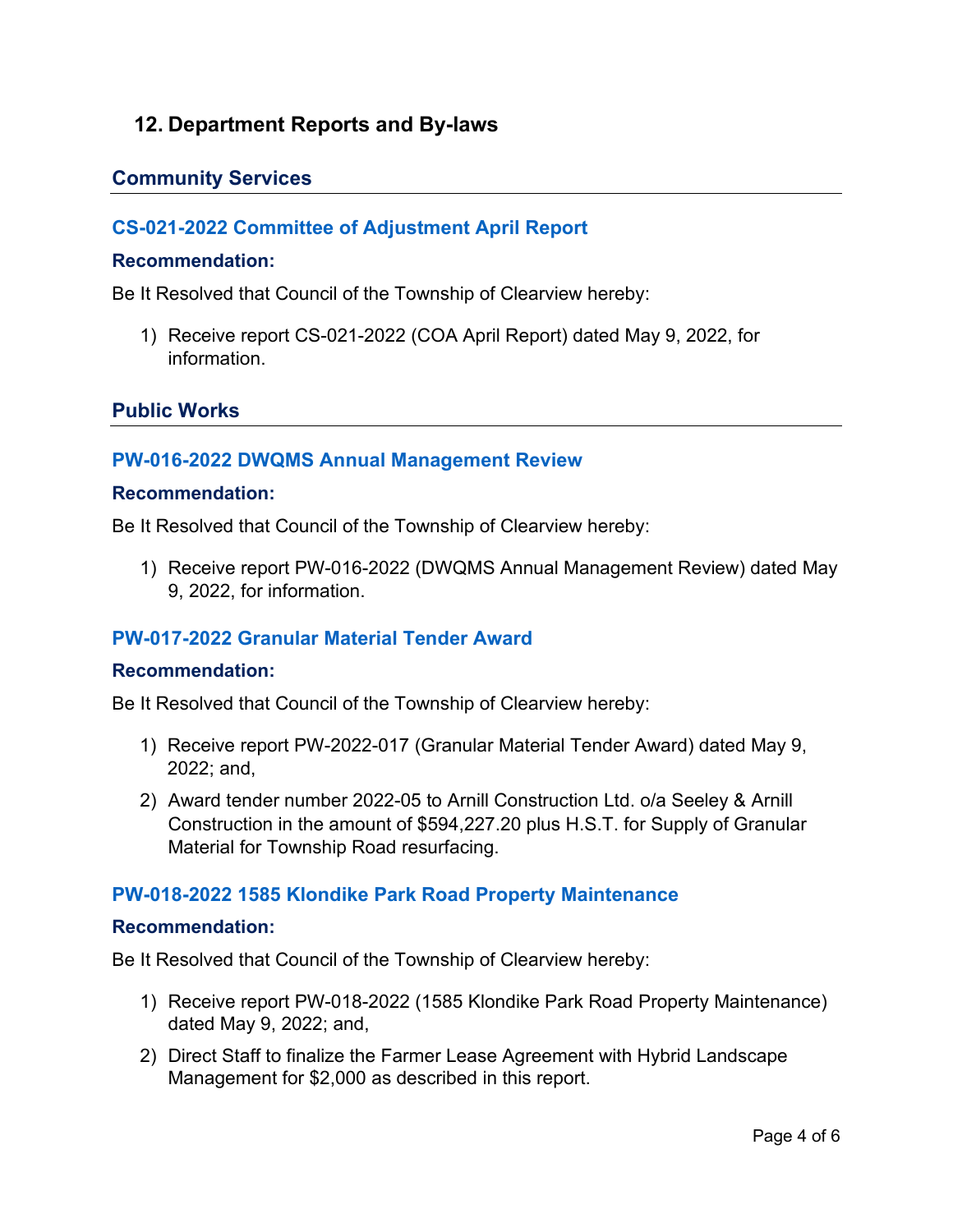### **Human Resources**

# **[HR-001-2022 Update to Respect in the Workplace Policy](https://www.clearview.ca/sites/default/files/uploads/publications/hr-001-2022_respect_in_the_workplace_policy_update.pdf) Update**

#### **Recommendation:**

Be It Resolved that Council of the Township of Clearview hereby:

1) Receive report HR-001-2022 (Respect in the Workplace Policy Update) dated May 9, 2022, for information.

### **Finance Department**

# **[FIN-008-2022 Section 357 Property Tax Refunds](https://www.clearview.ca/sites/default/files/uploads/publications/fin-008-2022_2022_section_357_property_tax_refunds.pdf)**

#### **Recommendation:**

Be It Resolved that Council of the Township of Clearview hereby:

- 1) Receive report FIN-008-2022 Section 357 Property Tax Refunds for information; and,
- 2) Authorizes the Treasurer, through Sections 357/358 of the Municipal Act, to process the cancellation, reduction, or refunds of property taxes for certain properties in the amount of \$5,480.64 for the years 2019-2021 inclusive as outlined in Appendix A.

### **Legislative Services/Clerks**

# **[LS-011-2022 Encroachment Agreement Application 204 Elm Street/220 Brock](https://www.clearview.ca/sites/default/files/uploads/publications/ls-011-2022_encroachment_agreement_request_-_204_elm_street.pdf)  [Street](https://www.clearview.ca/sites/default/files/uploads/publications/ls-011-2022_encroachment_agreement_request_-_204_elm_street.pdf)**

#### **Recommendation:**

Be It Resolved that Council of the Township of Clearview hereby:

- 1) Receive report LS-011-2022 (Encroachment Agreement Application 204 Elm Street) dated May 9, 2022; and,
- 2) That Council approve the application for an encroachment agreement submitted by Lloyd Somerville owner of 204 Elm Street, Stayner; and,
- 3) That a by-law authorizing an Encroachment Agreement with William Lloyd Somerville and Marilyn Josephine Somerville for an encroachment onto 220 Brock Street, be presented to Council at the May 9, 2022 regular meeting of Council.